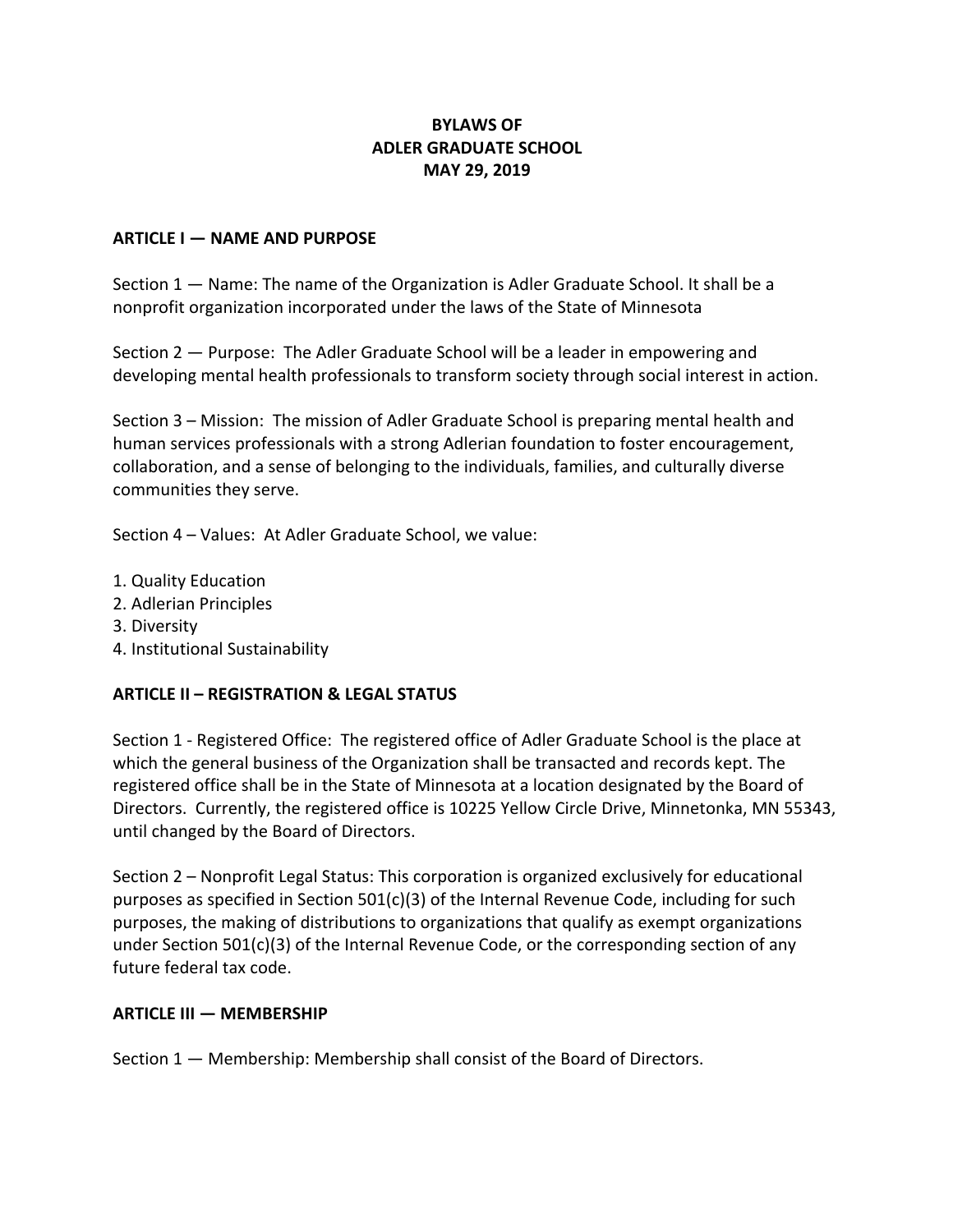Section 2 - Personal Liability: No member, officer or director of the Organization shall be personally liable for the debts or obligations of this Organization of any nature, nor shall any of the property of the members, officers or directors be subject to the payment of the debts or obligations of this Organization.

Section 3 – Governing Principles: Board Members are subject to the same principles of employment (i.e. equal opportunity, non-harassment, workplace violence, prohibited conduct, Title IX) and other rules and regulations that may apply as published in the Adler Graduate School Employee Handbook.

### **ARTICLE IV – BOARD OF DIRECTORS**

Section 1 — Board role, size, and compensation: The Board will support the work of Adler Graduate School and provide mission-based leadership and strategic governance. The Board is responsible for overall policy and direction of the institution, and delegates responsibility of day-to-day operations to the staff and committees. The Board shall have up to 15, but not fewer than 5 members.

Section 2 – Compensation: The Board receives no compensation other than reasonable expenses, when appropriate.

Section 3 — Terms: All Board members shall serve three-year terms, but are eligible for reelection for consecutive terms.

Section 4 — Meetings and notice: The Board shall meet at least quarterly, at an agreed upon time and place. An official board meeting requires that each Board member have written notice at least two weeks in advance.

Section 5 — Board elections: During the last quarter of each fiscal year, the Board of Directors shall elect Directors to replace those whose terms will expire at the end of the fiscal year. This election shall take place during a regular meeting of the Directors, called in accordance with the provisions of these bylaws.

Section 6 — Election procedures: New Directors shall be elected by a majority of Directors present at such a meeting, provided there is a quorum present. Directors so elected shall serve a term beginning on the first day of the next fiscal year.

Section 7 — Quorum: A quorum must be attended by at least 50% percent of board members plus one for business transactions to take place and motions to pass. Participation in a meeting by electronic/telephonic means constitutes personal presence at the meeting. At the discretion of the Chair, votes may be tendered by email or other electronic means.

Section 8 — Officers and Duties: There shall be four officers of the board, consisting of a Chair, Vice-chair, Secretary and Treasurer. Their duties are as follows: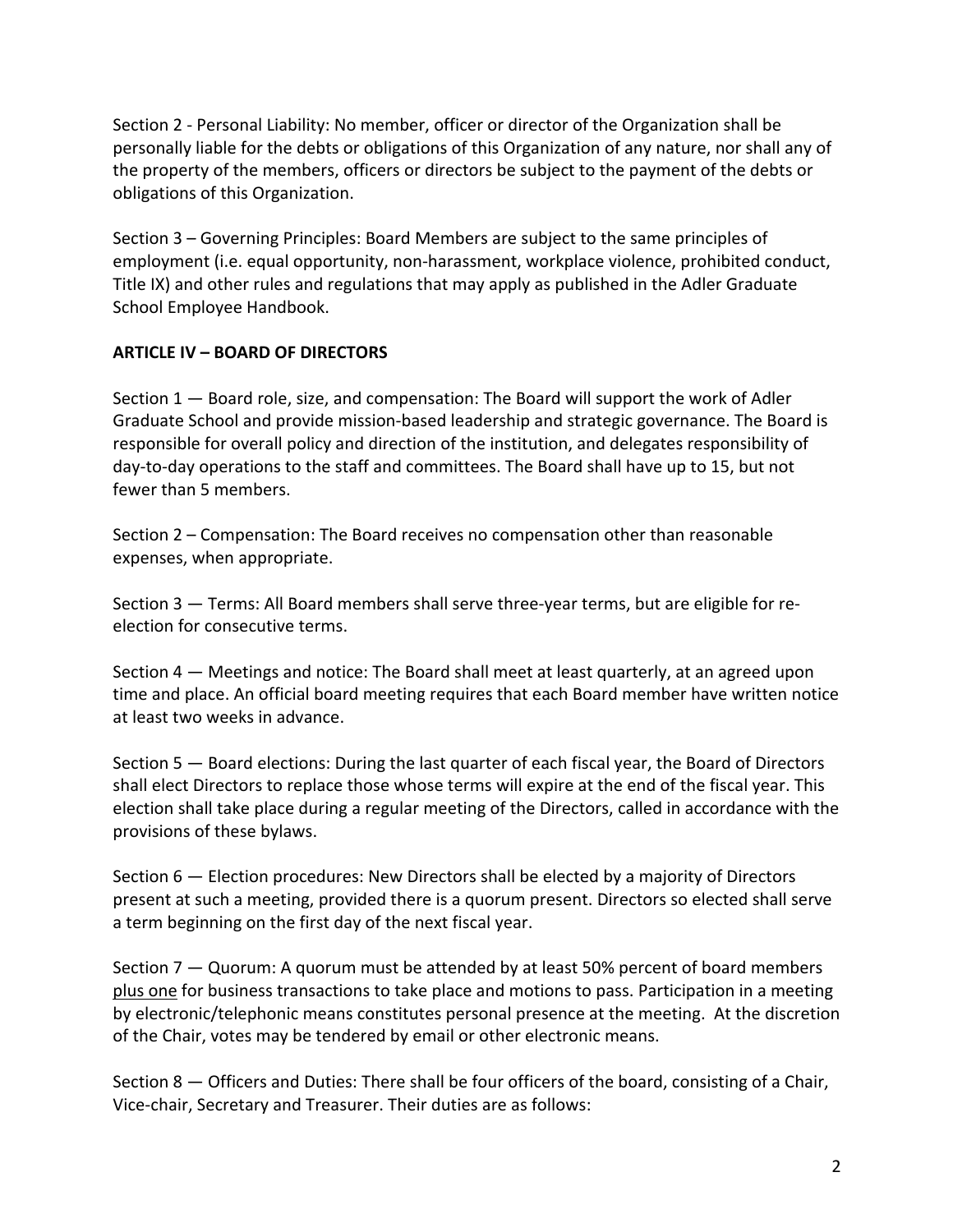The Chair shall convene regularly scheduled board meetings, presides over meetings of the board, collaborates with the President to create a purposeful agenda and to set priorities, and helps to ensure sound and compliant governance of the organization.

In cases where the Chair cannot preside over a Board meeting, the Chair will arrange for other members of the Governance Committee to preside at each meeting in the following order: Vice-chair, Secretary, Treasurer.

The Vice-chair shall chair committees on special subjects as designated by the Board (e.g. Search for new Board members)

The Secretary shall be responsible for keeping records of board actions, including overseeing the taking of minutes at all board meetings, sending out meeting announcements, distributing copies of minutes and the agenda to each board member, and assuring that corporate records are maintained.

The Treasurer shall make a report at each board meeting. The Treasurer shall chair the Finance Committee, be responsible for the financial policies and investment guidelines of the School, advise in the preparation of financial plans, ensure proper auditing of financial statements and reports, and make financial information available to Board members, regulators and the public.

Officers shall be elected or appointed periodically by the Board of Directors. Each elected officer shall hold office for three-year terms. Subject to Board approval the same office may be held by an Officer through consecutive terms.

Section 9 — Vacancies: When a vacancy on the board exists mid-term, the chair must receive nominations for new members from present board members at least two weeks in advance of a board meeting. These nominations shall be sent out to board members with the regular board meeting announcement, to be voted upon at the next board meeting. These vacancies will be filled only to the end of the particular board member's term.

Section 10 — Resignation, termination, and absences: Resignation from the Board must be in writing and received by the Secretary. A Board member shall be terminated from the Board due to excess absences. Excess absence is defined as more than three unexcused absences from Board meetings in a year. A Board member may be removed for other reasons (such as a material breach of responsibility and/or behavior detrimental to Adler Graduate School) by a majority vote of the remaining Directors.

Section 11 — Special meetings: Special meetings of the Board shall be called upon the request of the Chair or one-third of the members of the Board. Notices of special meetings shall be sent out by the Secretary to each Board member at least two weeks in advance.

### **ARTICLE V — COMMITTEES**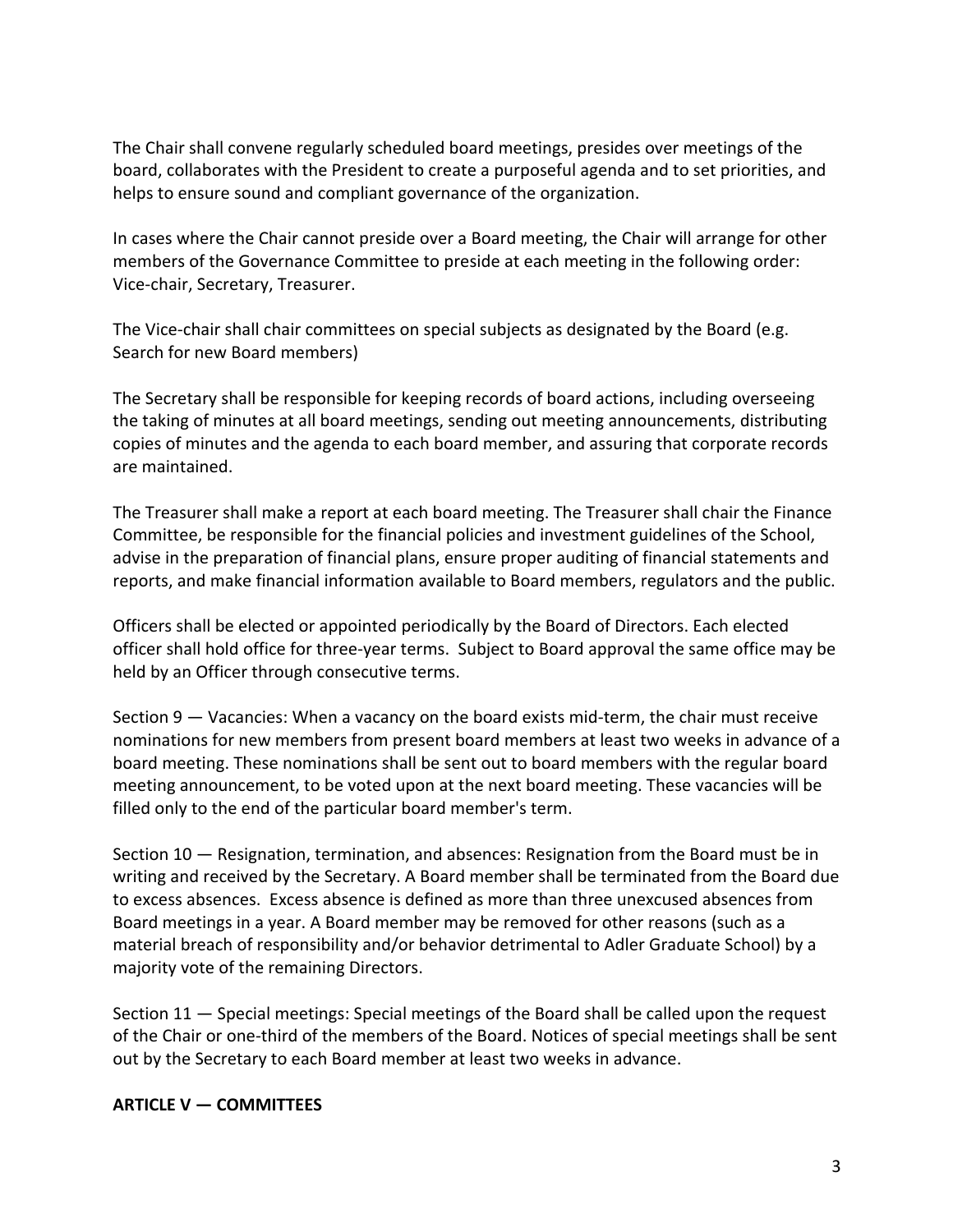Section 1 — Committee formation: The Board may create committees as needed. The Board Chair, in consultation with the Governance Committee, appoints all committee chairs.

Section 2 — Governance Committee: The Board Chair chairs the Governance Committee. Except for the power to amend the Bylaws, the Governance Committee shall have all the powers and authority of the Board of Directors in the intervals between meetings of the Board of Directors, and is subject to the direction and control of the full Board.

The Governance Committee will periodically review and make recommendations to the Board regarding the size, structure, charters, processes and practices of the Board and Board committees. In addition, the Governance Committee will:

- Recommend to the Board nominees for appointment to each committee, and for the Chair of each committee if not already specified by committee charter.
- Review periodically and make recommendations to the Board regarding the selection of, and succession process for, the Chair of the Board and other officers.
- Oversee orientation, education and self-assessment programs for directors.
- Review periodically the institution's Bylaws, ethical conduct and conflict of interest policies, record retention policy, and other governance policies and practices and make recommendations to the Board as appropriate.
- Evaluate the performance of the President at least annually against stated objectives and priorities.

The Governance Committee will also maintain and update its Charter outlining the membership, procedures and responsibilities of that Committee. The Governance Committee can opt to meet in confidential executive session to discuss topics of a sensitive nature.

Section 3 — Finance Committee: The Treasurer is the Chair of the Finance Committee, which includes three other Board members. The Finance Committee assists the Board to fulfill its responsibility for ensuring Adler Graduate School's long-term financial health and in formulating policies regarding, making decisions about and overseeing the institution's financial performance and condition

The Committee will direct and oversee Adler Graduate School financial activity and performance with a set of financial and investment policies designed to:

- Protect the assets of the organization
- Ensure the maintenance of accurate records of the organization's financial activities
- Provide a framework for the organization's financial decision making
- Establish operating standards and behavioral expectations
- Ensure compliance with federal, state, and local legal and reporting requirements.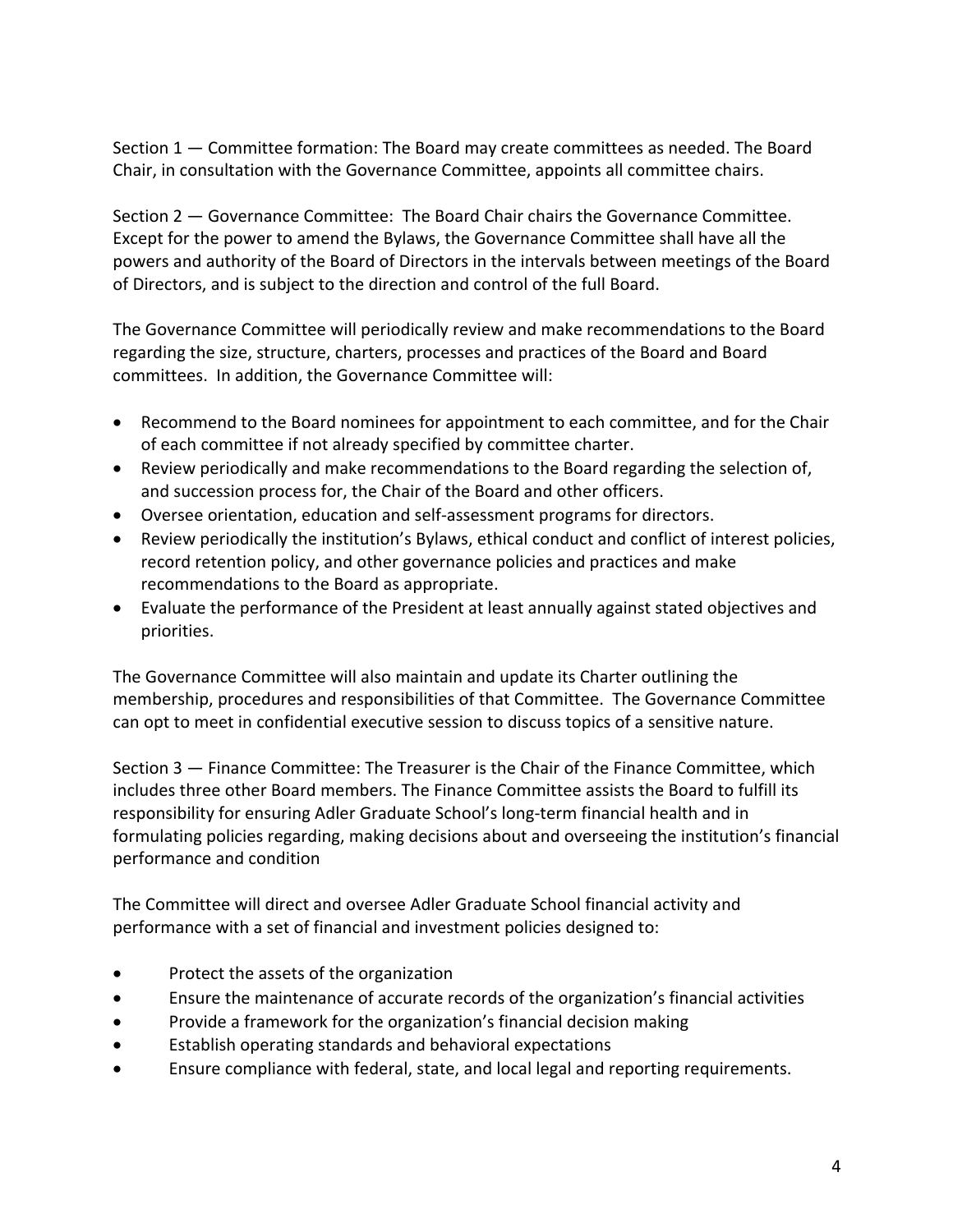The Finance Committee will also maintain and update its Charter outlining the membership, procedures and responsibilities of that Committee.

# **ARTICLE VI — PRESIDENT AND STAFF**

Section 1 — President: The President is hired by the Board. The President shall be the chief executive officer of the school, but shall not be the chairperson of the Board of Directors.

The President has day-to-day responsibilities for the organization, including carrying out the organization's goals and policies. The President will attend all Board meetings, report on the progress of the organization, answer questions of the Board members and carry out the duties described in the job description. The Board can designate other duties and managerial objectives as necessary.

Section 2 -- Appointment of Administrative Officers. The Board will appoint the President and Vice Presidents of the school. This section shall not act as a restriction or limitation on the general power of the Board by its specific enumeration.

Section 3 -- Other Officers, Agents, and Employees. This organization may have such other officers, agents, and employees as may be deemed necessary by the Board of Directors. Such other officers shall be elected and such other agents and employees shall be appointed in such manner, have such operational and administrative duties, and hold their offices for such terms as may be determined by resolution of the Board of Directors.

Section 4 -- Compensation. The compensation of all officers, employees and other agents shall be determined and approved by the Board of Directors.

Section 5 -- Bond. The Board of Directors may from time to time determine which, if any, officers, agents, or employees of this organization shall be bonded and the amount of each bond.

### **ARTICLE VII – AUTHORITY TO BORROW OR ENCUMBER**

No Director, officer, agent or employee of the Organization shall have any power or authority to borrow money on its behalf or pledge the assets of the Organization for mortgage or credit except to the extent delegated by the Board of Directors through resolutions it may adopt from time to time. Authority may be given by the Board of Directors for general purposes or for specific instances.

# **ARTICLE VIII — AMENDMENTS**

Section 1 — Amendments: These bylaws may be amended when necessary by two-thirds majority of the Board of Directors. Proposed amendments must be submitted to the